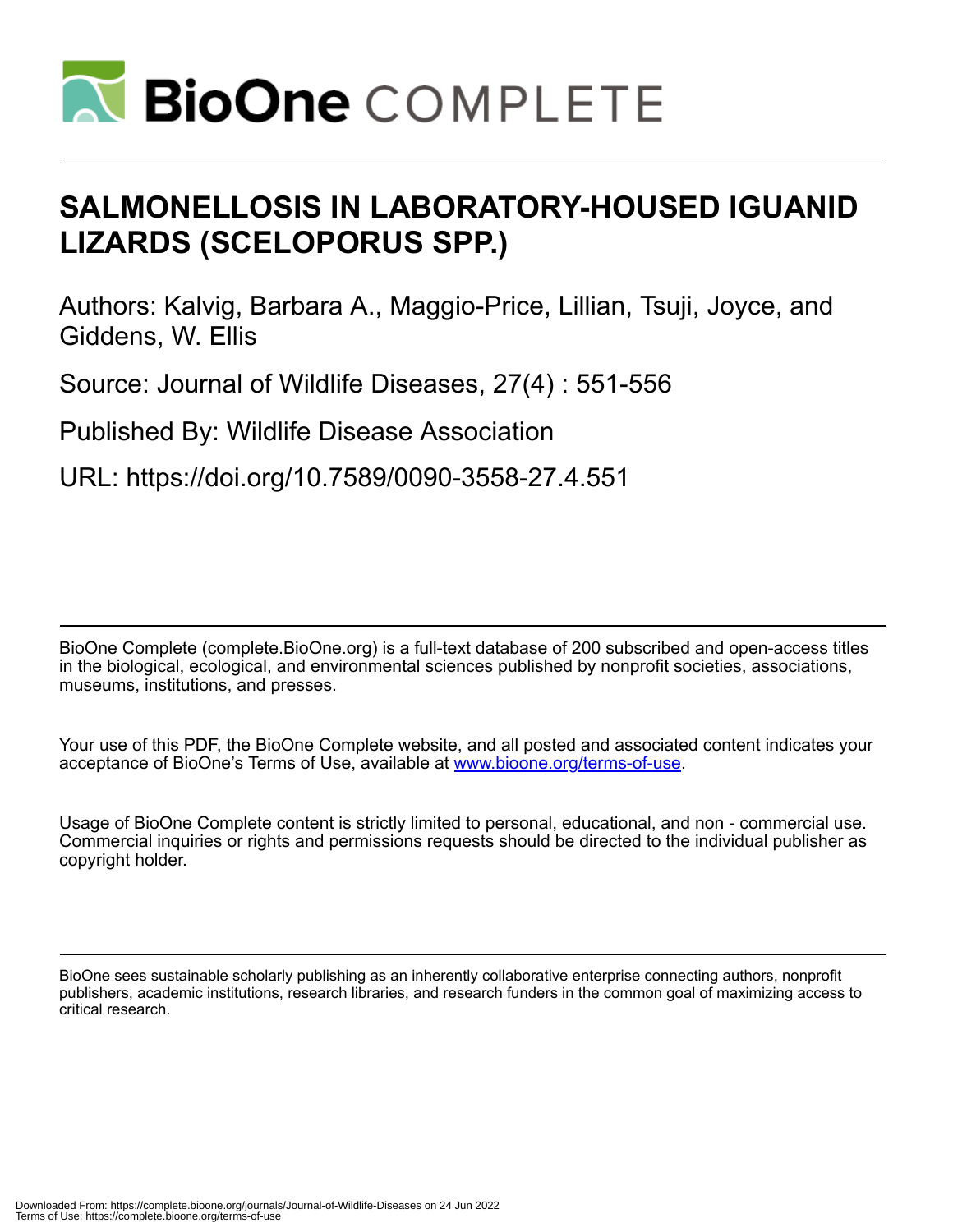## **SALMONELLOSIS IN LABORATORY-HOUSED IGUANID LIZARDS (SCELOPORUS SPP.)**

**Barbara A. Kalvig, Lillian Maggio-Price,' Joyce Tsuji,2 and W. Ellis Giddens1**

'Department of Comparative Medicine, School of Medicine, University of Washington, Seattle, Washington 98195, USA

<sup>2</sup> Department of Zoology, University of Washington, Seattle, Washington 98195, USA

ABSTRACT: Fifteen wild-caught iguanid lizards (14 *Sceloporus varlabilis* and oneS. *rnalachlticus)* were used in a 3 mo study on thermal acclimation. Over a 2 mo period, five of the lizards showed decreased activity, anorexia and enlarged joints, and were either found moribund or were euthanatized due to their poor condition. Specimens taken from lesions in four of the five lizards were cultured and were infected with *Salmonella* spp. *Salmonella* spp. was cultured from cloacal swabs in six of the 10 surviving lizards. Standard metabolic rates of those that were infected did not differ significantly from those that were not infected. We postulate that the lizards were inapparent carriers of *Salmonella* spp. at the time of capture and, as a result of stress, five developed active overwhelming systemic infections.

*Key words: Salmonella* spp., infection, pathology, standard metabolic rate, *Sceloporus* spp., lizards, inapparent carriers.

## **INTRODUCTION**

Salmonellosis has been reported in reptiles since the late 1930's (Mathewson, 1979). Numerous studies have been performed to detect *Salmonella* spp. infections in both wild and captive reptiles (Mathewson, 1979; Kourany et al., 1970; Kourany and Telford, 1982; Cambre et al., 1980; Hoff and White, 1977). In many tropical regions of the world, dense populations of lizards occur; many species have been incriminated as *Salmonella* spp. carriers (Janakiraman and Rajendran, 1974; Dhiraputra and Chavalittamrong, 1979; Kourany and Telford, 1981). There have been few reports of salmonellosis in laboratory-housed reptiles (Boam et al., 1970; Burdick et al., 1984). We isolated *Salmonella* spp. from laboratory-housed lizards in which a variety of clinical syndromes occurred.

## **MATERIALS AND METHODS**

### **Clinical histories**

The experimental group consisted of 14 *Sceloporus variabilis* captured from lowland Costa Rican dry forests (Guanacaste Province; 10°30'N, 85#{176}45'W), and one *S. malachiticus* caught in a Costa Rican highland region ( $10^{\circ}15'N$ ,  $84^{\circ}50'W$ ). All lizards appeared healthy at capture. Eleven of the lizards were housed individually in plastic shoebox-type cages within an environmental chamber, and the others were group-housed in aquaria. Cages were lined with foil and sand, and contained a piece of bark or rock. The diet consisted primarily of crickets and a supplement of approximately 5% termites. The crickets were housed in open-mouth jars, fed dog food, lettuce, and potatoes, and were dusted with dog vitamins (Vionate, Rich Health Inc., Irvine, California 92664, USA) prior to being fed to the lizards. Water was provided *ad libitum.* Feces were cleaned off the sand daily, and the water dishes were washed daily. Once each mo, the cages and water dishes were disinfected with a quaternary ammonium compound (T.B.Q., Calgon Vestal Corp., St. Louis, Missouri 63133, USA) and a hypochlorite solution (Georgia Pa cific Brand, Leonard Products, Seattle, Washington 98172, USA) rinse. Light was provided by a full-spectrum ultraviolet lamp. The lizards were a subset of those used in a thermal accli mation study (Tsuji, 1988). Those lizards un dergoing experimental manipulation were ex posed to various temperatures and photoperiod regimes, and their oxygen consumption was measured as an indicator of standard metabolic rate. All lizards were acclimated to the same conditions prior to measurements (see Tsuji, 1988 for methods). Several of the lizards developed clinical disease after entry into the facility as described below.

An 11 g male *S. variabills* (Case 1), housed separately at the University of Washington, had an enlarged right stifle. Swelling of the right stifle increased progressively, and the left hock region became similarly enlarged. The lizard was found moribund approximately 3 wk after capture and entry into the animal facility and was euthanatized.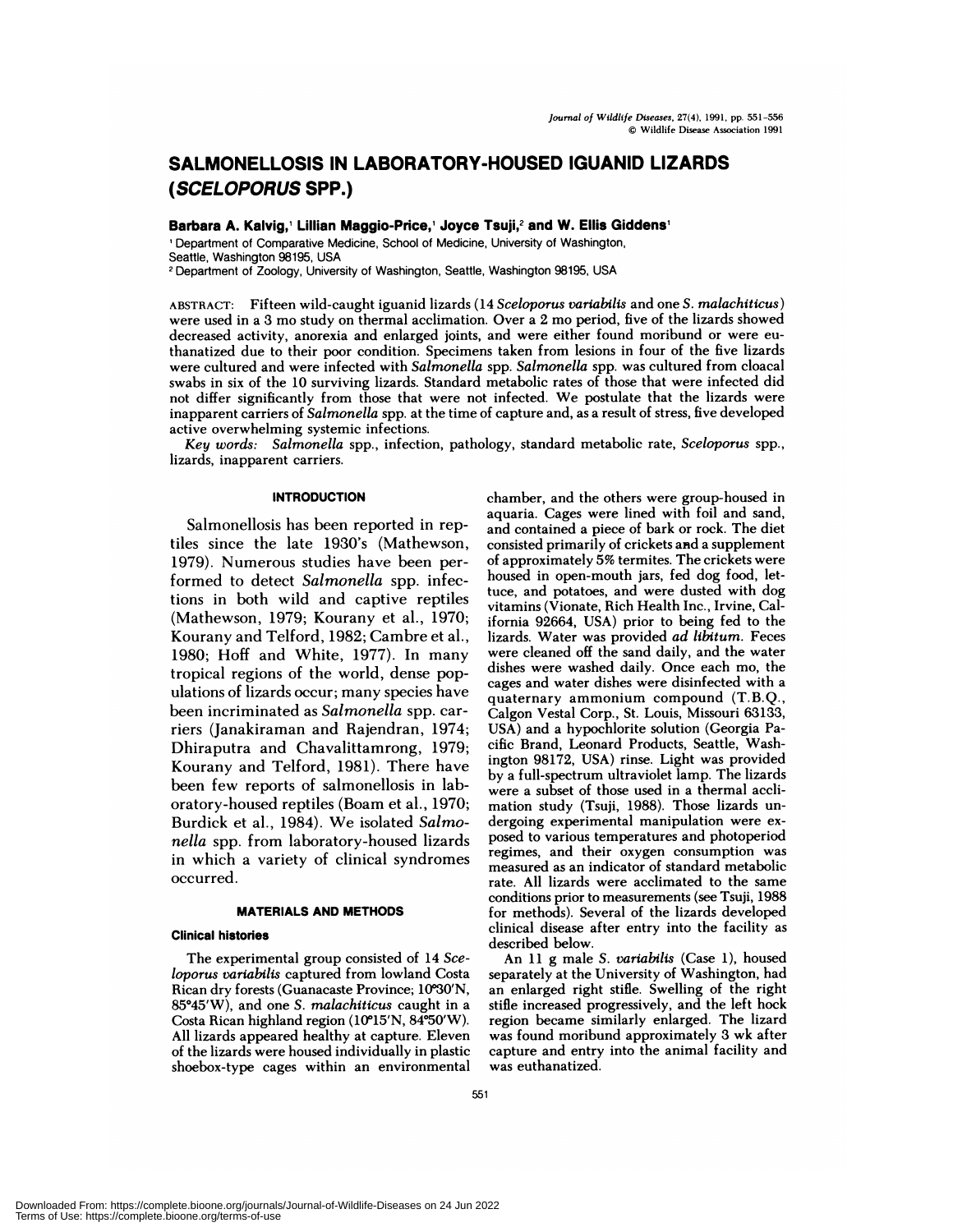#### 552 JOURNAL OF WILDLIFE DISEASES, VOL. 27, NO. 4, OCTOBER 1991

A 10 g male *S. varlabills* (Case 2) was noted to be less active than the other lizards upon arrival at the University of Washington. This lizard was housed alone and appeared healthy for 3 wk before swelling of the right hindlimb and hip joint appeared. The lizard was found moribund approximately 4 wk after entry into the animal facility and was euthanatized. No experimental manipulation had been performed.

A 12g female *S. malachiticus* (Case 3) had been at the University of Washington for 3 yr since its capture in Costa Rica. It had been housed in an aquarium with two *S.malachiticus* and one *S. varlabilia.* The four lizards were kept in a room separate from that in which the other specimens of *S. varlabills* were being studied, but for a 4 wk period had been fed crickets that had not been consumed by the study-group lizards.

A 10g male *S. variabilis* (Case 4) was thin upon entry to the animal facility and showed decreased appetite. It was housed with two *S. variabills* females, and the three cagemates were used in a sprint speed test over a range of tem peratures for 2 to 3 wk after capture. One wk later, this lizard had bilateral swelling of the coxofemoral joints; its overall condition deteri orated and it was euthanatized.

A 12g female *S. varlabilis* (Case 5) had been healthy when separated from the lizard in Case 4. Two wk later, it lost use and normal posture of its hind legs, using only its front legs to am bulate. One wk later, the left thigh and right hock joint were swollen, and the lizard was euthanatized.

## Cultures

Cultures were obtained from tissues from four of the five cases. Cloacal swabs were also taken from the 10 remaining *Sceloporus* lizards to detect inapparent *Salmonella* sp. carriers and repeated 1 mo later at the completion of the thermal acclimation study when the lizards were necropsied. Culture swabs were incubated for 18 hr in GN broth (PML Microbiologicals, Tualatin, Oregon 97062, USA), plated to Hektoen agar and streaked for isolation. Biochemical identification was made in our laboratory, and isolates were also sent to the University of Washington Microbiology Laboratory for confirmation of biochemical identification. Serotyping of the isolate obtained from Case 2 was performed by both the University of Washington Microbiology Laboratory and the Seattle-King County Public Health Laboratory (Seattle, Washington 98195, USA).

## **RESULTS**

## **Necropsy findings**

Table 1 summarizes the clinicopathologic findings. Three of the five lizards

 $(Cases 1, 4, and 5)$  had purulent arthritis or periarthritis involving one or both cox ofemoral joints. The inflammatory process also involved the subcutaneous tissue and adjacent skeletal muscle. There was a large periarticular abscess in Case 4 surrounded by granulation tissue and heterophils. Many bacterial colonies were present within the purulent exudate of the abscess and purulent osteomyelitis was also present. Bits of necrotic sequestered bone were noted in some parts of the abscess. Severe purulent myositis with heterophil and lymphocyte infiltration but without joint involvement was observed in one lizard (Case 2). Another lizard (Case 3) had severe purulent peritonitis with extension into the liver parenchyma and focal purulent ne phritis. A large, unidentified helminth in the center of this inflammatory exudate might have contributed to the severity of this lesion.

## **Cultures**

Bacterial isolates were identified biochemically as a *Salmonella* spp. in our laboratory. Biochemical analysis of an isolate (Case 2) was confirmed in another laboratory and is shown in Table 2. Serotyping performed by two laboratories used an antibody pool which included the "0" so matic antisera for groups A-E and F-I. In both instances, these were negative, indicating that the isolate was in a further serogroup beyond those commonly tested.

## **Survey of healthy lizards**

*Salmonella* spp. were isolated from six of the 10 remaining *Sceloporus* lizards. All 10 lizards had undergone experimental manipulation and remained clinically healthy through completion of the thermal acclimation study 3 mo after capture and entry into the animal facility when all were euthanatized and necropsied. In cultures taken at the time of necropsy, *Salmonella* spp. was isolated from the small intestine of two of the lizards which had positive cloacal cultures (Table 3). Three lizards in which *Salmonella* spp. was isolated from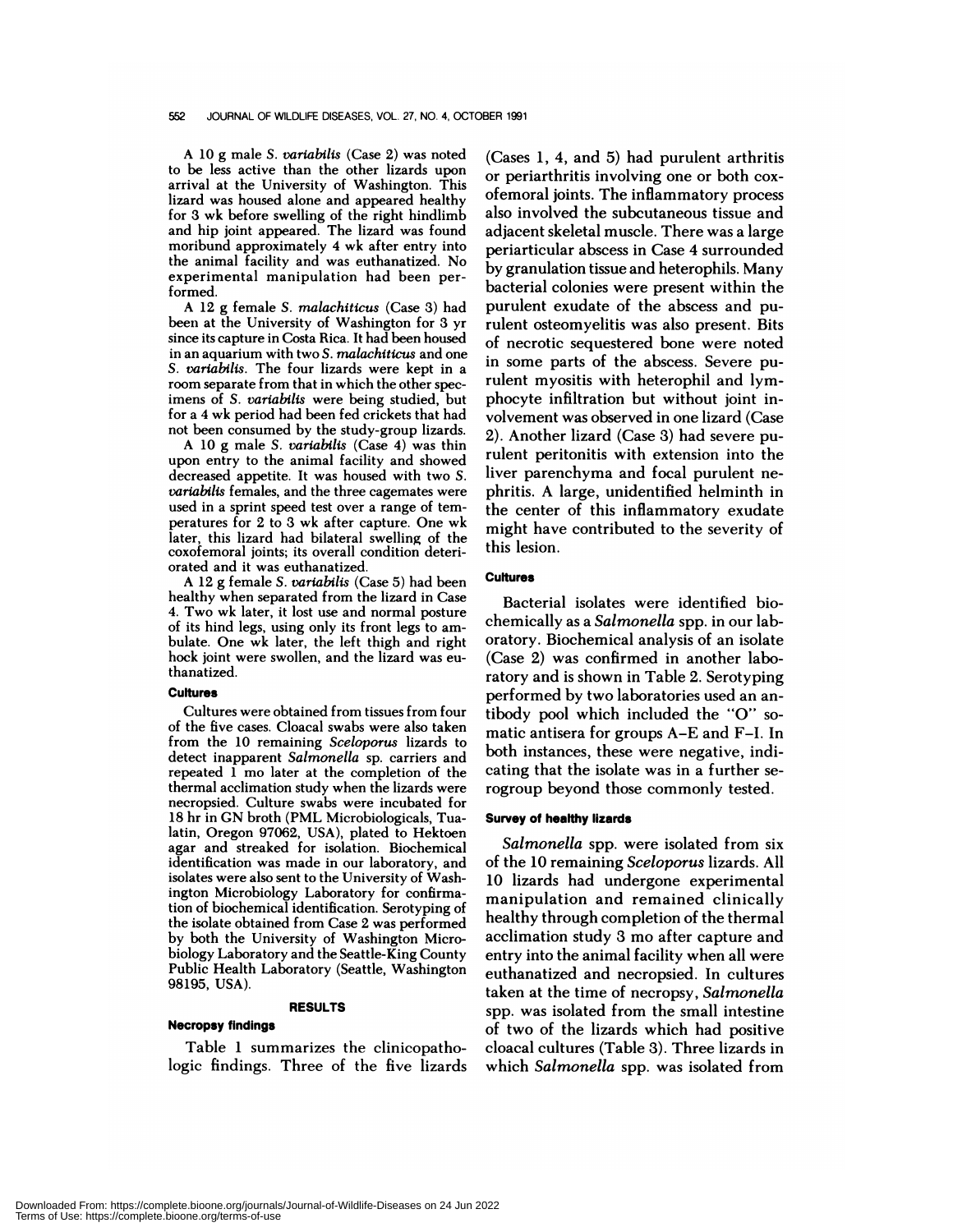| Case           | Duration<br>in lab<br>(wk) | Experi-<br>mental<br>manip-<br>ulation | Clinical signs                                           | Histopathologic findings                      | Site Salmonella spp.<br>recovered            |
|----------------|----------------------------|----------------------------------------|----------------------------------------------------------|-----------------------------------------------|----------------------------------------------|
|                | $\boldsymbol{2}$           | N <sub>o</sub>                         | Enlarged stifle and<br>hock                              | Purulent cellulitis and<br>arthritis          | $ND^b$                                       |
| $\mathbf{2}$   | $\overline{\mathbf{4}}$    | No                                     | Enlarged hindlimb<br>and coxofemoral<br>joint            | Purulent myositis, hep-<br>atitis, septicemia | Hindlimb musculature                         |
| 3 <sup>°</sup> | 156                        | No                                     | Moribund                                                 | Purulent nephritis and<br>peritonitis         | Renal abscess peritoneal<br>fluid            |
| 4              | 6                          | Yes                                    | Bilateral coxofemoral<br>enlargement                     | Purulent osteoarthritis:<br>osteomyelitis     | Coxofemoral joint                            |
| 5              | 8                          | Yes                                    | Posterior paresis, en-<br>larged thigh and<br>hock joint | Purulent periarthritis<br>and peritonitis     | Periarticular abscesses:<br>peritoneal fluid |

TABLE 1. Clinocopathologic findings in five *Sceloporus* lizards.

'Contact with crickets fed to lizards numbers 1 and 2. ND, not done.

cloacal swabs had hepatitis; two lizards had focal lymphocytic hepatitis and one other had marked multifocal necrotizing hepatitis.

## Standard metabolic **rates of lizards**

Standard metabolic rates of nine of the 10 clinically healthy lizards were mea sured as part of a larger study on thermal

TABLE 2. Biochemical analysis of isolate from *Sceloporus* sp. lizard (Case 2).

| Substrate               | Result                 |  |  |
|-------------------------|------------------------|--|--|
| Glucose                 | + with gas production  |  |  |
| Lactose                 |                        |  |  |
| Adonitol                |                        |  |  |
| Arabinose               | $\ddot{}$              |  |  |
| Inositol                |                        |  |  |
| Urease                  |                        |  |  |
| Citrate                 | $\ddot{}$              |  |  |
| Triple sugar iron       | Alkaline/acid with gas |  |  |
|                         | production             |  |  |
| H <sub>2</sub> S        | +                      |  |  |
| Lysine decarboxylase    | $\ddot{}$              |  |  |
| Ornithine decarboxylase | $\ddot{}$              |  |  |
| Motility                | $\,{}^+$               |  |  |
| Indole                  |                        |  |  |
| <b>ONPG</b>             | $\,{}^+$               |  |  |
| <b>Dulcitol</b>         |                        |  |  |
| Malonate                |                        |  |  |
| Methyl red              |                        |  |  |
| Salicin                 | $\ddot{}$              |  |  |

acclimation in lizards (Tsuji, 1988). Comparisons of standard metabolic ranges at a range of temperatures (3 to 35 C) showed no significant differences between the six lizards that tested positive for *Salmonella* spp. and the three that were negative (one-way ANOVA, *P* **<sup>=</sup>** 0.72, 0.18, 0.30, Table 4).

## **DISCUSSION**

*Salmonella* spp. is commonly isolated from lizards and other reptiles, and there appears to be a large number of healthy carriers. Burdick (1984) has suggested that *Salmonella* spp. is a normal inhabitant of the reptilian intestinal tract. In a survey of 46 lizards representing seven genera, Onderka and Finlayson (1985) noted that while 22 (48%) were positive for *Salmonella* spp. by intestinal culture, only five (11%) died of *Salmonella* spp. infection. Hence, *Salmonella* spp. may be considered an opportunist rather than a primary reptilian pathogen. Reptiles rarely display clinical signs of disease (Boam et al., 1970; Onderka and Finlayson, 1985) but act as inapparent carriers, shedding the organism in the feces intermittently throughout life (Cambre et al., 1980; Hoff and White, 1977). Boam et al.(1970), isolated *S. rnavi na* from subcutaneous abscesses in a spinytailed iguana *(Ctenosaura acanthura).*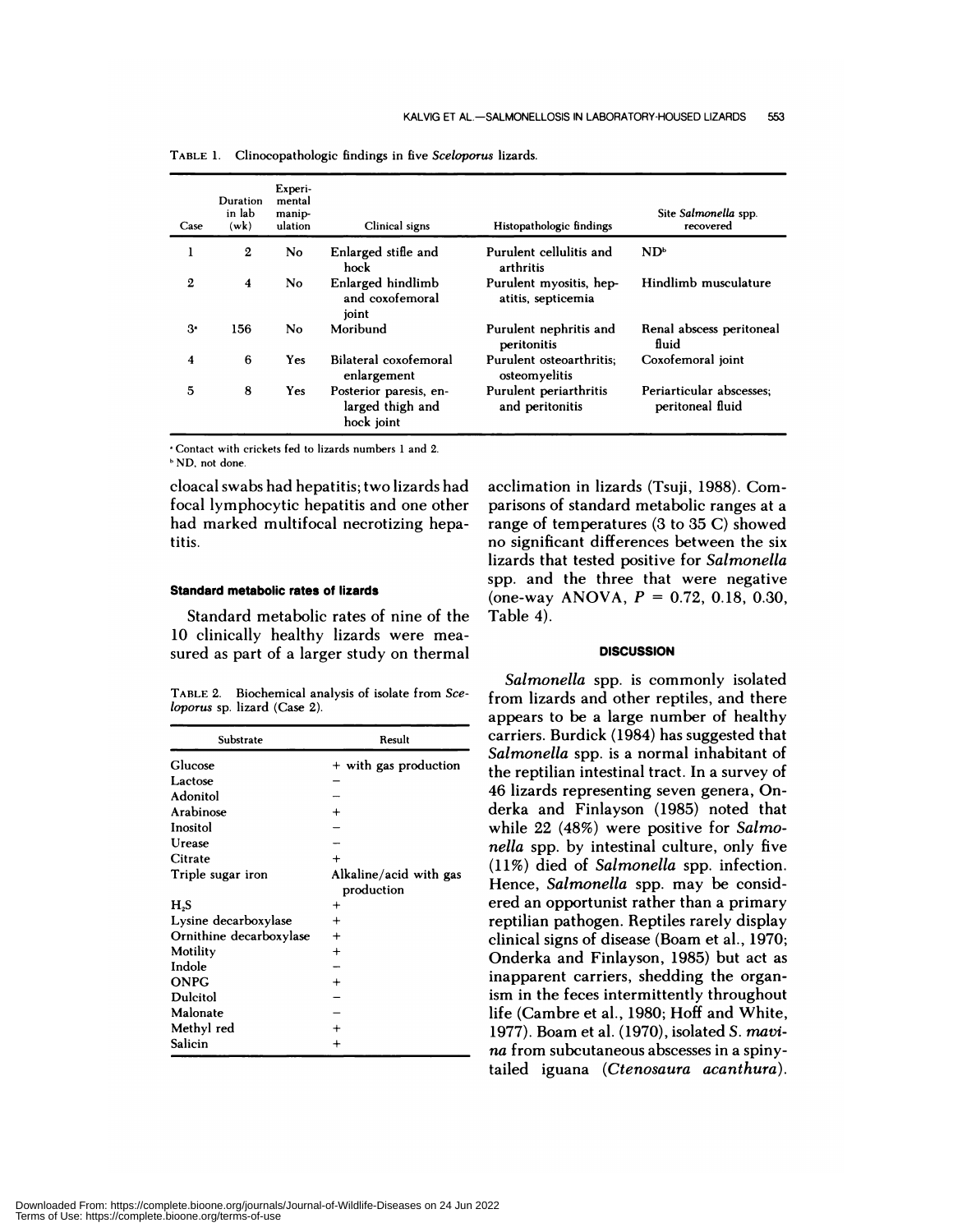#### 554 JOURNAL OF WILDLIFE DISEASES, VOL. 27, NO. 4, OCTOBER 1991

|                  |                                    | Recovery of<br>Salmonella spp.            |                                                                                                                   |
|------------------|------------------------------------|-------------------------------------------|-------------------------------------------------------------------------------------------------------------------|
| Number           | Cloaca<br>$(\text{pre}$<br>mortem) | Small<br>intestine<br>$(post-$<br>mortem) | Histopathologic findings                                                                                          |
| ı                | $^{+}$                             | $+$                                       | Sarcosporidiosis                                                                                                  |
| $\boldsymbol{2}$ | $^{+}$                             | $+$                                       | Focal lymphocytic hepatitis                                                                                       |
| 3                | $+$                                |                                           | Nonsuppurative periarthritis                                                                                      |
|                  |                                    |                                           | Focal lymphocytic hepatitis                                                                                       |
| 4                | $\ddot{}$                          |                                           | Marked multifocal necrotizing hepatitis                                                                           |
| 5                | $+$                                |                                           | None                                                                                                              |
| 6                | $+$                                |                                           | None                                                                                                              |
| 7                |                                    |                                           | Granulomatous colitis with dystrophic mineralization, granulomatous<br>myocarditis with dystrophic mineralization |
| 8                |                                    |                                           | Gastric nematodiasis                                                                                              |
| 9                |                                    |                                           | None                                                                                                              |
| 10               |                                    |                                           | None                                                                                                              |

TABLE 3. Cultural and histopathologic findings in 10 clinically normal *Sceloporus varlabills* lizards.

Moderate numbers of long filamentous bacteria present within inflammatory foci.

Onderka and Finlayson (1985) summarized five clinical cases in five species, mostly iguanids; a variety of diseases were described which included interstitial ne phritis, oophoritis, myocarditis, and aortic valvular endocarditis, and five different serotypes of *Salmonella* spp. were isolated. In a study of laboratory-housed lizards *(Sceloporus occidentalis, Diposaurus dorsalis),* 37% were positive on one or more isolations for *Salmonella* spp. *Salmonella* spp. was consistently isolated from the colon but not from the small intestine (Burdick, 1984). Although not directly com parable, this is consistent with our findings since cloacal cultures (taken 1 mo premortem) were positive in three of four lizards having histologic evidence of bacterial disease, while only one of the four lizards had positive intestinal cultures at necropsy (Table 3).

These *Sceloporus* spp. lizards were probably natural carriers of *Salmonella* spp. when they arrived at the University of Washington from Costa Rica. Most of the lizards were housed alone, and sanitation measures appeared quite adequate. Since none of the lizards displayed evidence of lacerations or abrasions, and ex amination of the cages did not reveal any sharp objects, transmission of infection from one or two sick animals via ingestion or skin trauma after arrival was considered unlikely. Insects have been incriminated as carriers of *Salmonella* spp. to lizards (Dhiraputra and Chavalittamrong, 1979). While the insects used as feed were not cultured directly, illness in the *S. malachit-*

TABLE 4. Mean (SD) of standard metabolic rates (ml O<sub>2</sub>/h)<sup>\*</sup> of carriers and non-carriers of *Salmonella* spp. measured at three temperatures.

|                      | Measurement Temperature (C) |                      |                      |  |
|----------------------|-----------------------------|----------------------|----------------------|--|
| Carrier status       | 10                          | 16                   | 35                   |  |
|                      | 0.16(0.01)                  | 0.31(0.04)           | 1.83(0.21)           |  |
| -                    | 0.16(0.01)                  | 0.28(0.03)           | 1.66(0.30)           |  |
| <b>ANOVA</b> results | $F = 0.14, P = 0.72$        | $F = 2.28, P = 0.18$ | $F = 1.27, P = 0.30$ |  |

Standard metabolic rates are corrected to an average body mass of 12.3 g using the relationship, Log(SMR) = 0.602 Log (body mass). Statistics were performed on log transformed values.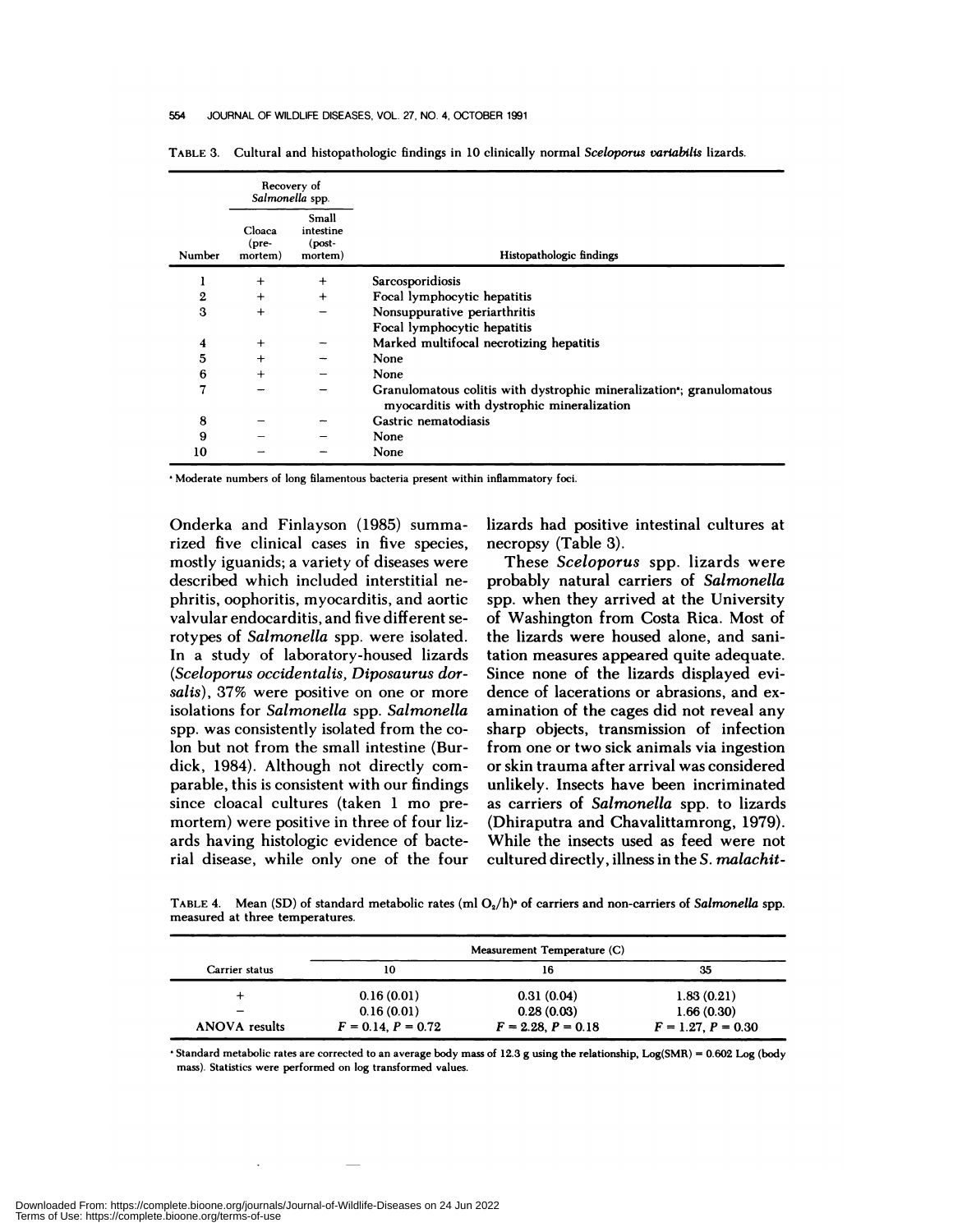*icus* which had been healthy since its entry in 1982 (Case 3) might have been attributable to consumption of crickets previously exposed to affected lizards. How ever, the cagemates of this lizard remained healthy.

The five lizards in this report probably developed clinical salmonellosis secondary to stress-induced activation of inapparent infection with subsequent development of septicemia. It is likely that Case 1 arrived with joint disease due to *Salmonella* spp. infections with exacerbation and spread of infection upon confinement. We feel certain that the organism producing disease in these lizards was a *Salmonella* spp. even though it was not typeable. The biochemical analysis of isolates suggested that the organism might fit into Subspecies 4 of *Salmonella enterica* (Ewing, 1986). Neither malonate, ducitol, nor inositol is utilized in this group, whereas salicin may be utilized. Many of the Subspecies 4 are in further serogroups (beyond A-I). Considering that this isolate was obtained from a wild lizard caught in Costa Rica, it would not be unusual to find a non-typeable isolate analyzed in a laboratory testing for serotypes most commonly associated with human disease.

This study is also one of the first to ex amine the effects of *Salmonella* spp. on a physiological measure of whole-animal functioning. Standard metabolic rates of carriers and non-carries of *Salmonella* spp. were not significantly different for the limited number of individuals tested. The metabolic rates of these nine lizards also did not differ significantly from previous measurements of *S. variabilis* lizards *(n* **<sup>=</sup>** 12) that were clinically healthy (data not shown). These results suggest that lizards that are carriers of *Salmonella* spp. may be physiologically unaffected unless their immunocompetence is compromised. Another previous group of these lizards were subjected to the same experimental con ditions, but none showed the ill effects noted in this report. These lizards were from a different location in Guanacaste Province, Costa Rica. Therefore, populations of *S. variabilis* may differ in their resistance or exposure to *Salmonella* spp.

Lizards and other ectothermic animals thermoregulate behaviorally in accor dance with an environmental temperature range. This would be difficult to simulate in a laboratory environment where temperature is usually maintained at more constant ranges. Consequently, even laboratory conditions intended to mimic natural conditions may not, thus placing lizards under substantial stress. Capture, transport, artificial diet, laboratory con ditions, experimental manipulation, and parasitism may all be sources of stress. Any one or combination of these factors may have immunocompromised the lizards and resulted in expression of clinical disease. The occurrence of subclinical or overt dis ease should be considered in those experimental studies using wild-caught reptiles housed in captivity; necropsy evaluation of animals used in such studies is advised.

## **ACKNOWLEDGMENTS**

This research was supported in part by the AALAS Awards and Education Fund, NIH Grant RR01203, and NSF Dissertation Improve ment Grant BSR 8413851.

#### **LITERATURE CITED**

- **BOAM,** G. W., V. L. SANGER, D. F. **COWAN, AND** D. P. VAUGHAN. 1970. Subcutaneous abscesses in iguanid lizards. Journal of the American Veterinary Medical Association 157: 617-618.
- BURDICK, J. R., L. K. LYNGBY, AND R. S. TARR. 1984. Isolation of *Salmonella* from laboratory-housed iguanid lizards. Journal of Herpetology 18: 88- 91.
- CAMBRE, R. C., D. E. GREEN, E. E. SMITH, R. J. **MONTALI, AND** M. BUSH. 1980. Salmonellosis and arizonosis in the reptile collection at the National Zoological Park. Journal of the American Veterinary Medical Association 177: 800-803.
- DHIRAPUTRA, C., AND B. CHAVALITTAMRONG. 1979. A note on *Salmonella* infections in geckos *(Gecco fascicula)* in Bangkok. Southeast Asian Journal of Tropical Medicine and Public Health 10: 153- 154.
- pp. EWING, W. H. 1986. Identification of Enterobacteriaceae. Elsevier, New York, New York, 318
- HOFF, G. L., **AND** F. H. WHITE. 1977. *Salmonella*